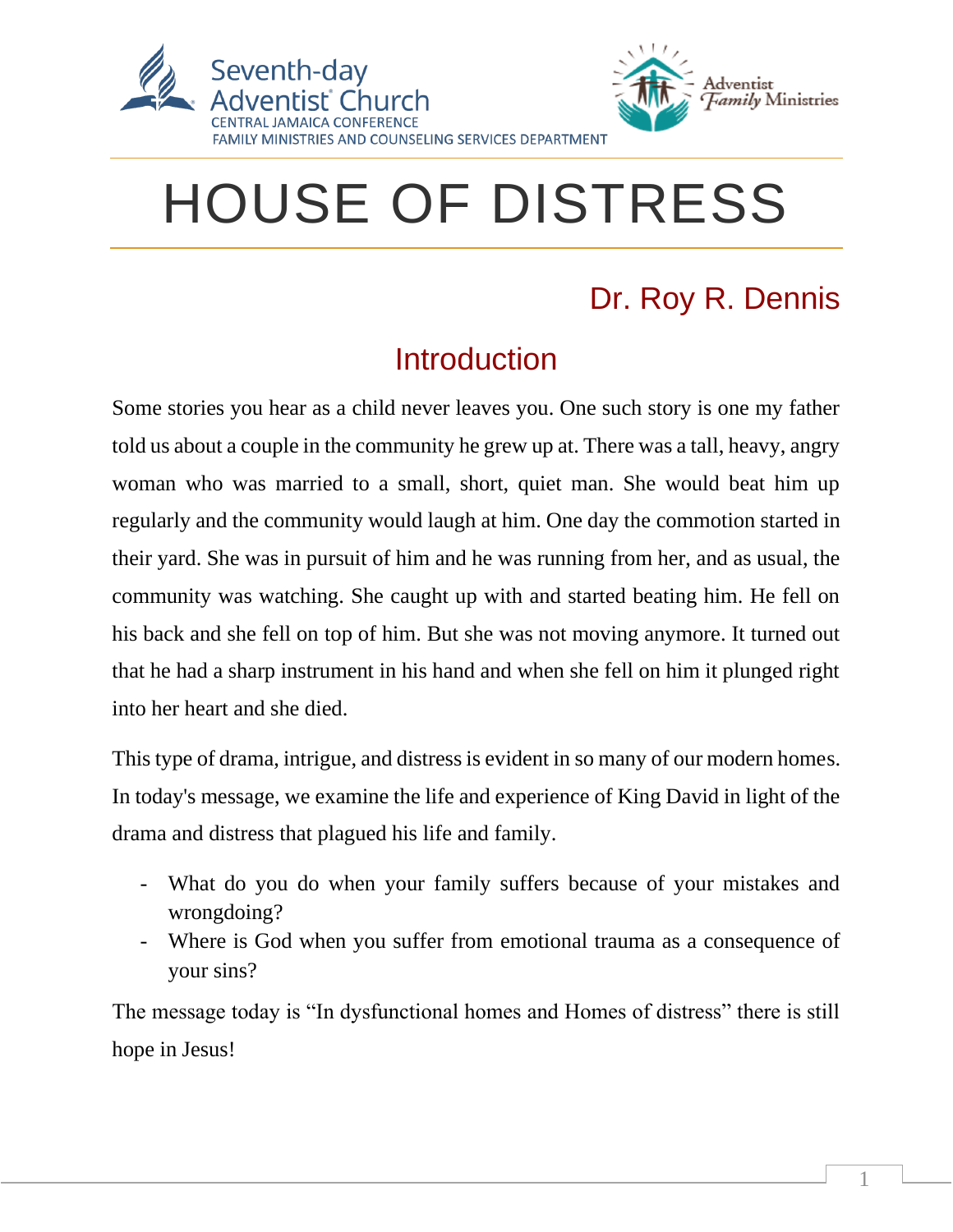



## David Rise to Power

No one would know that this humble country boy would become king. As a matter of fact, Israel had just appointed their first King, Saul, and it would be the heir of the Kingdom. However, a simple glance through scriptures indicates that God likes to work with humble people.

"Humble yourself therefore before the mighty hand of God and he will exalt you in due season" (*1 Peter 5: 6-8).*

David comes to prominence when the Philistines kept on threating Israel and no one would go to fight Goliath. With unwavering faith in God of about age 15, David went and with only a little sling and five stones in his hand he defeated Goliath. Subsequently, he got a place in the service of the king. He became so well respected and loved due to his success, especially in the battle, that the king himself now wanted to get rid of him. But anointed by God for his position, God protected him and even the King's son Jonathon and daughters were on his side. *If God is for us, my friends! Who can be against us?*

After Saul died David was anointed as King and his reign was one of the greatest, prosperous and successful until he committed adultery and murder.

You know the story very well, how he slept with Bathsheba, Uriah's wife, and then sent him to the front of the battle to be killed.

## The Beginning of Sorrow

The price of David's sin of murder and adultery was high. He spent the rest of his life regretting it. In most of the Psalms, we see him in repentance and regret. *Example Psalm 38, (Read Psalm 38:1-3).*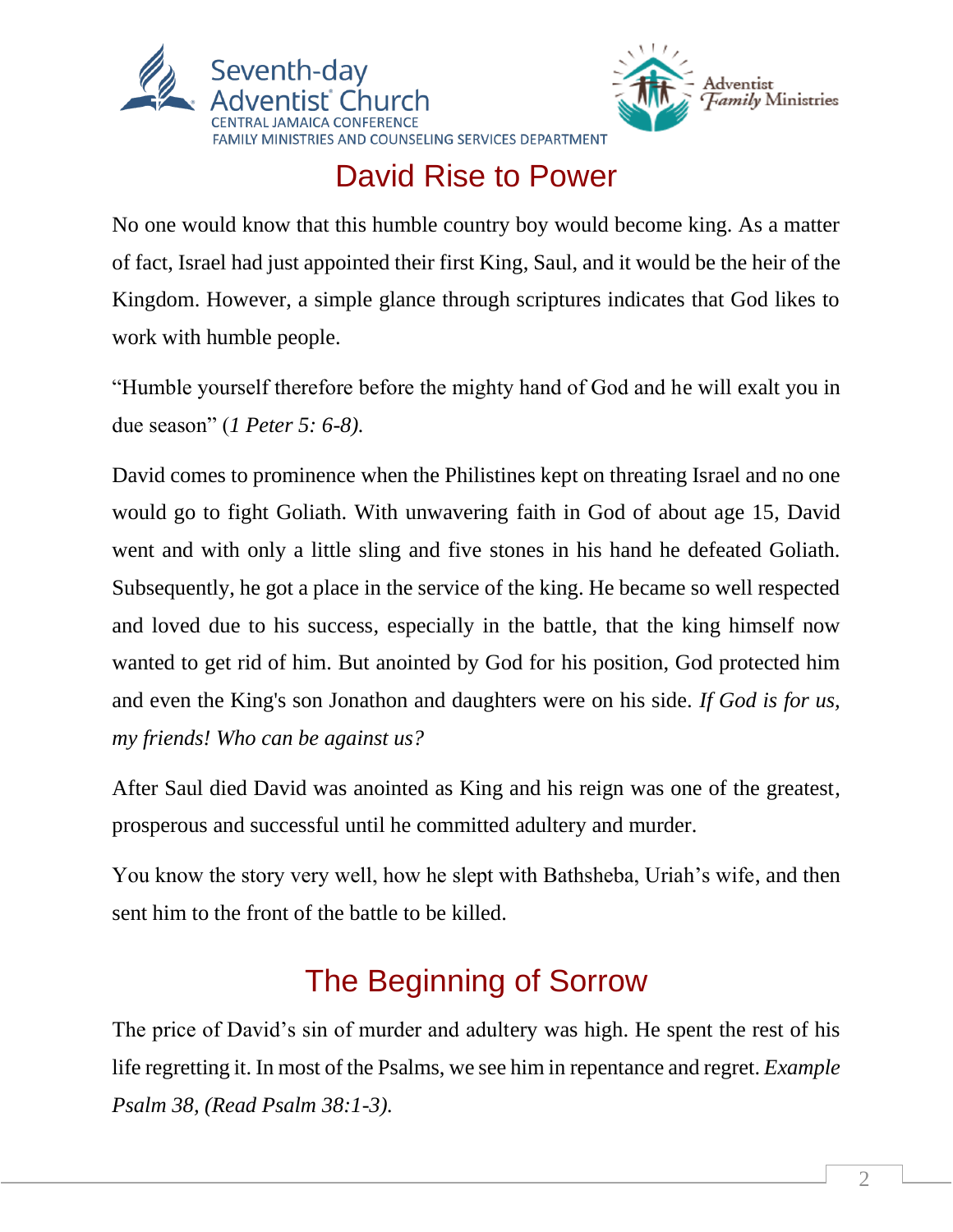



How many of us have done some things that we regret?

Things that we are ashamed of that negatively affects our lives and our families, things that would destroy us eternally if they would come to light- but for the grace of God!

And all we can do is to say like David "Lord forgive me, Lord rebuke me not in thy wroth, Lord have mercy upon me according to the loving kindness and thy tender mercies."

For the rest of his life, David was on a mission for the cleansing of his soul *(Psalms 51:1-3, 10, & 11).*

#### Psalms 38: Matthew Henry's Commentary

"This is one of the penitential Psalms; it is full of grief and complaint from beginning to end. David's sins and affliction are the cause of his grief and the matter of his complaints. It should seem he was now sick in pain (emotional), which reminded him of his sins and helped to humble him... he was deserted by friends and persecuted by enemies; so that the Psalm is calculated for the depth of his distress and complication of his calamities."

## David Was In Depression!!

#### *What is depression?*

The most common psychological illness characterized by sadness, isolation, crying and a sense of hopelessness. Persons who are depressed often are plagued by suicidal ideation, due to the deep emotional pain. One man who was burned up with hot oil was a child who became clinically depressed as an adult. One day he was asked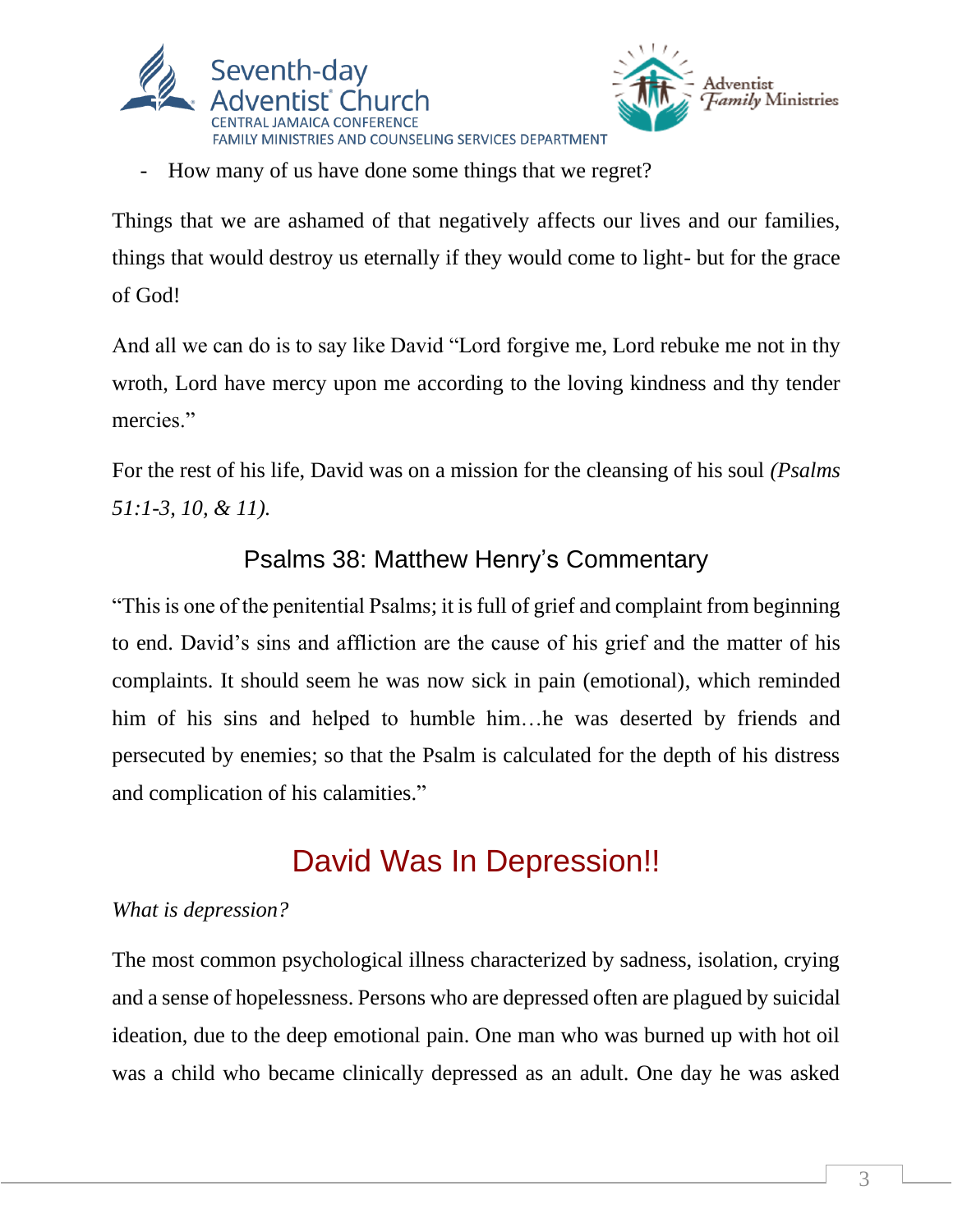

which was worse the physical or emotional pain. He responded, "I would rather be burnt with hot oil any day than to die with the pain of depression."

Adventist

*Family* Ministries

- Women are twice as likely to be depressed as men.
- The two main causes of depression are family and work concerns.
- If you are depressed don't be afraid to seek professional help.

Let us explore some of the family and social issues that lead to David's distress and depression.

#### A. Rape and Murder

Just like David's deception in trying to give Uriah an illegitimate child his son, Amnon deceived the King and raped his sister Tamar. Tamar was the daughter of Maachah and David and half-sister to Amnon. David's lack of control over his lust with Bathsheba had set a presidency for Amnon and after Amnon's act, he was unable to properly pacify the matter *(2 Samuel 13:1-14).*

Absalom sought revenge for the wrong done to his sister *(2 Sam 13: 23-39).* Absalom concealed his hate for 2 years and then with a sinister plan to kill his eldest brother Amnon who was the heir of the kingdom. He invited them to a special fiesta (David did not go). Absalom gave Amnon lots of wine and when he was drunk, he instructed his servants to kill him and ran away to his grandfather Geshur.

But remember the prophecy of Nathan to David after he killed Uriah "The sword shall not depart from thy house because thou hast despised me, and hast taken the wife of Uriah," *(2 Sam 12:10).*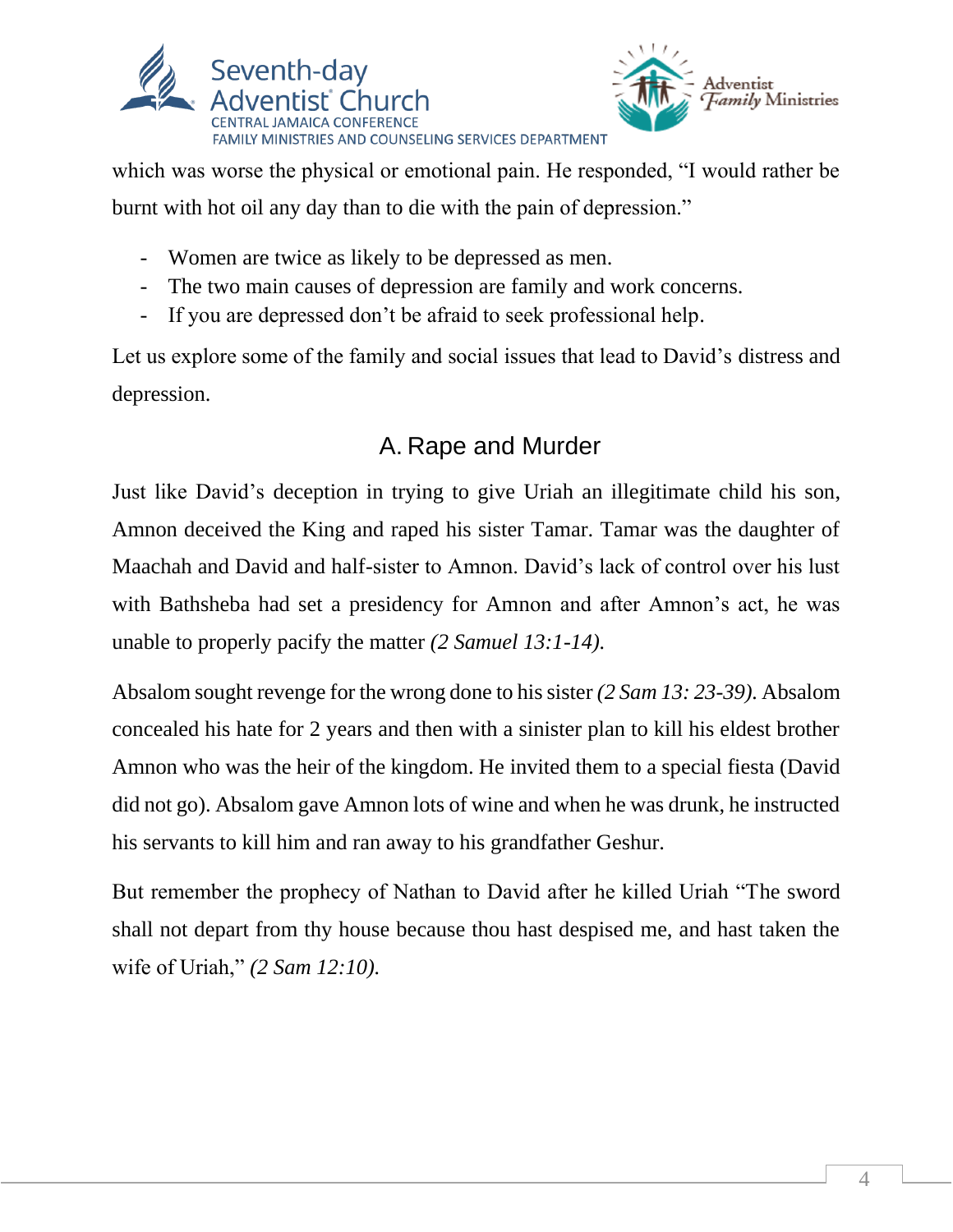



### B. Drawn out of the Kingdom

In *2 Samuel 14: 24-33,* David allowed Absalom to return home, forgave him and gave him all the rights to the life of a prince as before. Once restored, Absalom began developing a careful plan to overthrow his father. He became very active in the kingdom giving judgment to those who had grievances (this made him popular) and in the passage for today, we find him winning the hearts of the people and David being driven out of his kingdom *(2 Sam 15:14-30).*

If you are not strong enough to be in charge of your own homes, as parents, sometimes your children will drive you out!

Absalom became so vile he even slept with his father's concubines *(2 Sam 20-23).* He did not stop until he was killed and even so, David wept for him.

#### **TEXT 2 SAMUEL 16:5-12**

#### A. 2 Samuel 16:5-8

David, cursed by one of Saul's servants who was stirred up against David by his son Absalom; his audacity to curse the king so fearless and disrespectful, for a King referring to David as an idolater.

#### B. 2 Samuel 16:9

Abishai said let me kill this "dead dog". This shows that someone was still loyal to David. David could have permitted him to kill the man which had cursed him but he did not *(2 Samuel 16:10-12*).

David felt like he deserved to suffer because of his failure. Sometimes we do deserve our suffering!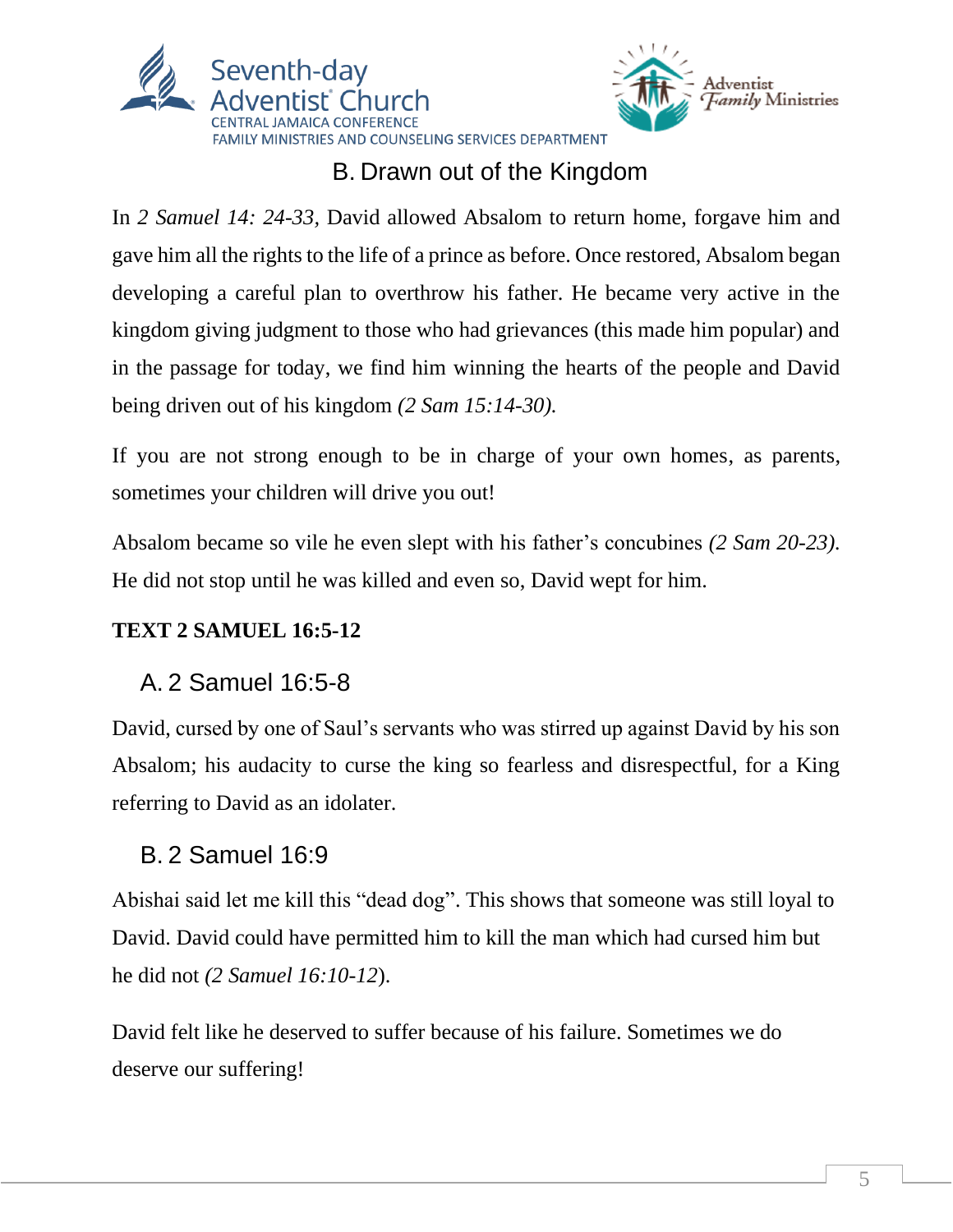



But God never intended on keeping us in suffering without grace if we repent. Some of us have a persecution syndrome even when God releases us. We feel that we should still suffer. It is time to get up and received healing and deliverance in Jesus' name!!!

## **CONCLUSION**

David was distressed and depressed, but he was never bitter. That is why he was called a man after God's own heart. David is not the best example of a good father, Abraham was. However, with his dysfunctional family, David learned to be humble and trusting and therefore God honored that in labelling him amidst his sin's a man after God's own heart.

## 7 REASON DAVID WAS CALLED A MAN AFTER GOD'S OWN HEART

- *1.* Humble *Psalms 62: 9*
- 2. Respectful *Psalms 31:9*
- *3.* Loving *Psalms 18: 1*
- 4. Devoted *Psalms 4:7*
- 5. Obedient *Psalms 119:34*
- 6. Faithful *Psalms 23:6*
- 7. Forgiving and Repentant *Psalms 25:11*

David soiled as king when he cheated on and killed as a father but all his life, he attempted to cleanse his soul. Contrary to what some Adventists might teach, what God requires is not sinless perfection but humility, commitment and repentance like David and He will heal our hearts and our homes and thus give us hope.